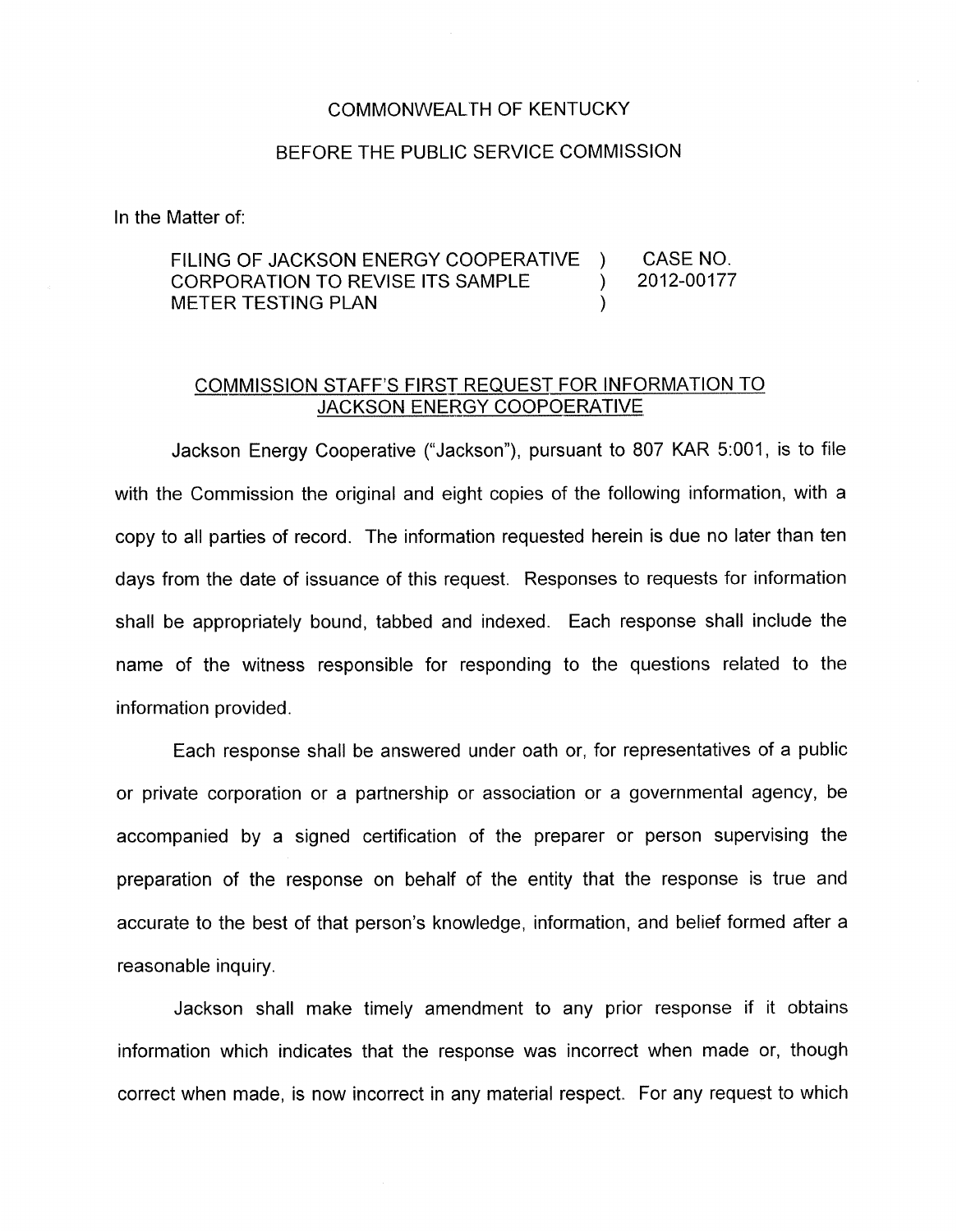Jackson fails or refuses to furnish all or part of the requested information, it shall provide a written explanation of the specific grounds for its failure to completely and precisely respond.

Careful attention should be given to copied material to ensure that it is legible. When the requested information has been previously provided in this proceeding in the requested format, reference may be made to the specific location of that information in responding to this request.

1. Describe the proposed changes to the Original Sample Meter Testing Plan mandated by the Revised Sample Meter Testing Plan.

2. Explain the purpose(s) and benefit(s) to be achieved by revising the Original Sample Meter Testing Plan.

reroven Executive Director **Rublic Service Commission** P. 0. Box615 Frankfort, KY 40602-0615

DATED JUN 0 4 2012

cc: Parties of Record